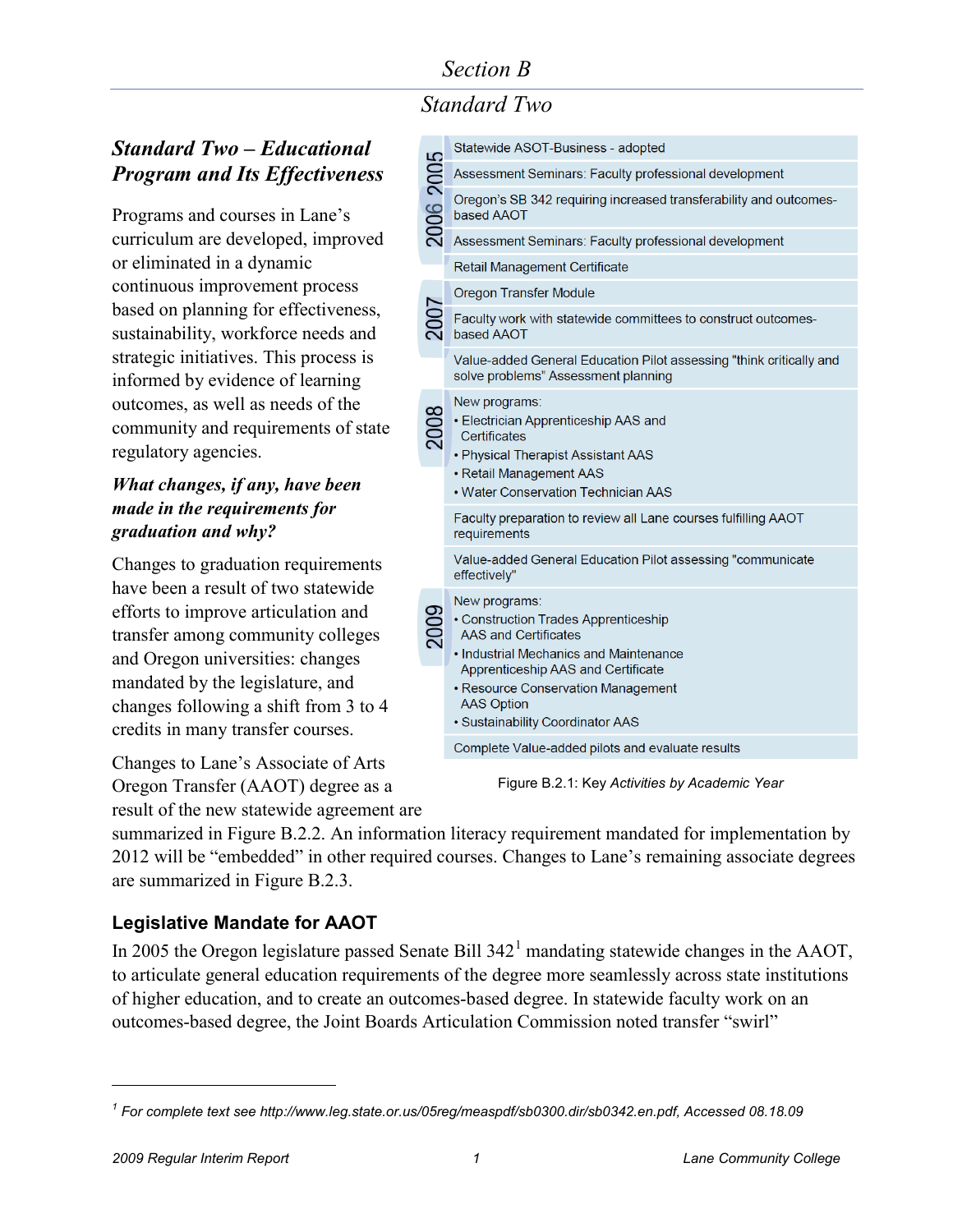## *Standard Two*

phenomena in student data, meaning students simultaneously attend multiple institutions, transfer among community colleges, and/or reverse transfer from four- to two-year institutions.<sup>[2](#page-1-0)</sup>

| <b>Associate of Arts Oregon Transfer</b> |                                                                                                                                                  |                                                                                                                                                                |  |  |  |  |
|------------------------------------------|--------------------------------------------------------------------------------------------------------------------------------------------------|----------------------------------------------------------------------------------------------------------------------------------------------------------------|--|--|--|--|
| Requirement                              | $2004 - June 2009$                                                                                                                               | <b>New 2009 Statewide Degree</b>                                                                                                                               |  |  |  |  |
| <b>Foundational</b><br><b>Skills</b>     | 18 credits:<br>9 credits writing<br>3 credits speech<br>3 credits math<br>3 credits health                                                       | English Composition $-2$ courses<br>Oral Communication/Rhetoric – 1 course<br>Mathematics $-1$ course<br>Health/Wellness/Fitness $-1$ or more courses totaling |  |  |  |  |
|                                          |                                                                                                                                                  | 3 credits                                                                                                                                                      |  |  |  |  |
| <b>Introduction</b><br>to Disciplines    | Arts and Letters: 10 credits<br>from at least 2 subject areas                                                                                    | Arts and Letters: 3 courses from at least 2 subject<br>areas                                                                                                   |  |  |  |  |
|                                          | Social Science: 15 credits<br>from at least 2 subject areas                                                                                      | Social Science: 4 courses from at least 2 subject<br>areas                                                                                                     |  |  |  |  |
|                                          | Science/Math/Computer<br>Science: 15 credits<br>Ethnic/Gender/Cultural<br>Diversity $(3 \text{ credits}) -$<br>embedded in other<br>requirements | Science/Math/Computer Science: 4 courses from at<br>least 2 subject areas, including 3 lab courses in<br>Biological/Physical sciences                          |  |  |  |  |
|                                          |                                                                                                                                                  | Cultural Literacy: (1 course) embedded in<br>Introduction to Disciplines courses                                                                               |  |  |  |  |
|                                          |                                                                                                                                                  | Information Literacy: [to be implemented in 2012,<br>embedded in Writing and possibly other courses]                                                           |  |  |  |  |
| <b>Electives</b>                         | 32 credits                                                                                                                                       | College level courses to bring total credits to 90                                                                                                             |  |  |  |  |
| <b>Total credits</b>                     | 90                                                                                                                                               | 90                                                                                                                                                             |  |  |  |  |

*Figure B.2.2: Changes in Statewide Associate of Arts Oregon Transfer Degree*

But there were also systemic challenges that needed to be resolved statewide. Previously, Oregon's seventeen community colleges had perceived the statewide agreement as a set of minimums, and colleges added to basic requirements to reflect their unique missions and pedagogical priorities. In addition, some colleges offer 3-credit courses, and others offer 4-credit courses. As a result, students attempting transfer between community colleges sometimes had to complete additional courses, even after having met general education and other degree requirements at a previous institution.

Instead of a minimum number of credits, the new AAOT requires a minimum number of courses in Foundational Skills and Introduction to Disciplines. An outcomes-based AAOT fully implemented by 2012 will require intensive faculty work, both to review courses fulfilling degree requirements stated as learning outcomes, and also to achieve new information literacy outcomes.

<span id="page-1-0"></span>*<sup>2</sup> James C. Arnold, Ph.D., Do We Need to Fix the Associate of Arts/Oregon Transfer Degree?, [http://www.ous.edu/state\\_board/jbac/files/TransferPolicy.htm.](http://www.ous.edu/state_board/jbac/files/TransferPolicy.htm)*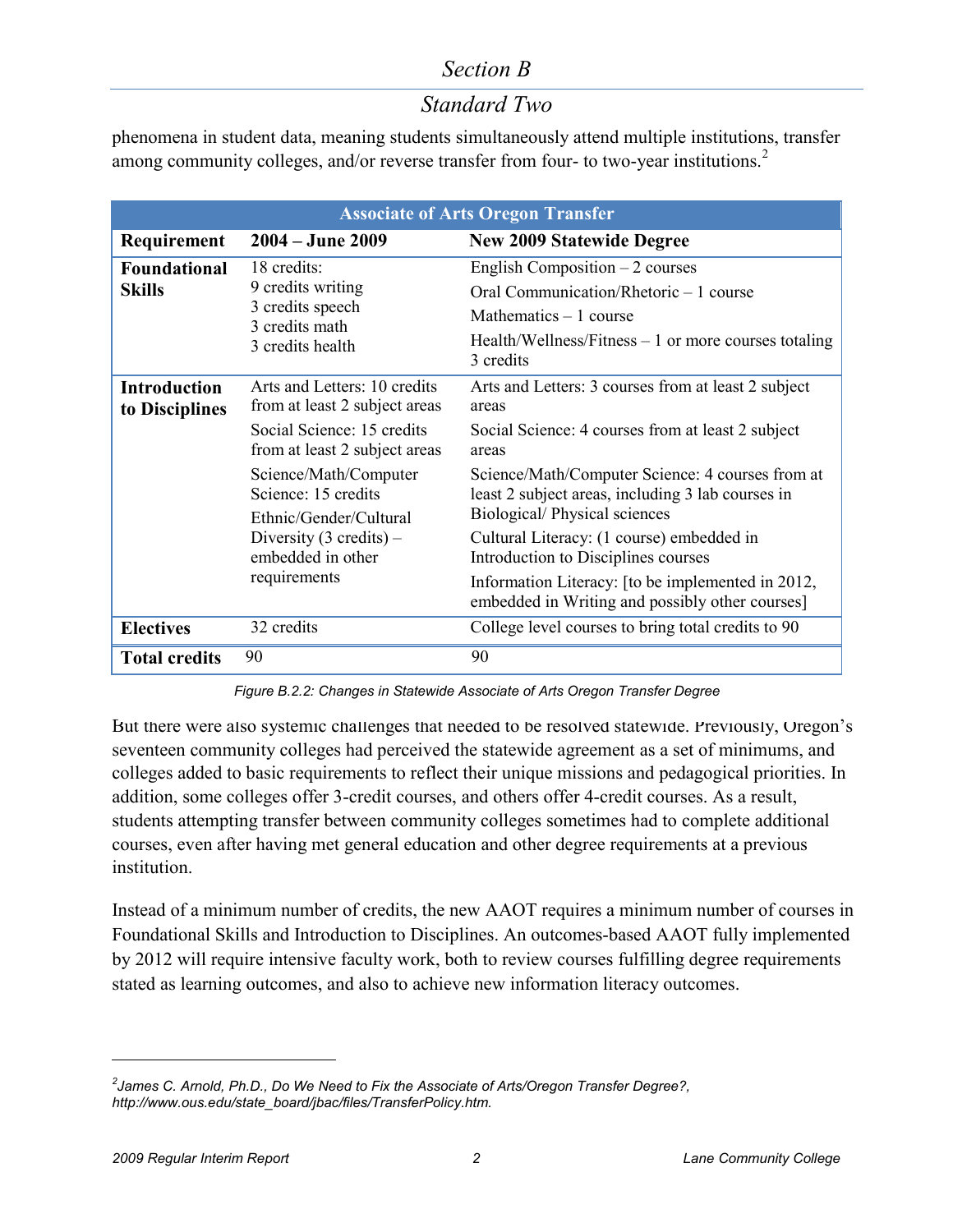# *Standard Two*

| <b>Associate of General Studies</b>          |                                                                                                                |                                                                                                                                     |  |  |  |
|----------------------------------------------|----------------------------------------------------------------------------------------------------------------|-------------------------------------------------------------------------------------------------------------------------------------|--|--|--|
| Requirement                                  | 2004 degree                                                                                                    | 2009 degree                                                                                                                         |  |  |  |
| <b>Foundational</b><br><b>Skills</b>         | 9 credits Writing<br>1 course, 4 credits Mathematics<br>3 credits Health<br>3 credits PE activity              | 8 credits Writing<br>1 course, 4 credits Mathematics<br>3 credits Health<br>3 credits PE activity                                   |  |  |  |
| <b>Introduction to</b><br><b>Disciplines</b> | 12 credits Arts/Letters<br>12 credits Social Science<br>14 credits Science<br>36 credits                       | 12 credits Arts/Letters<br>12 credits Social Science<br>14 credits Science<br>36 credits                                            |  |  |  |
| <b>Electives</b>                             |                                                                                                                |                                                                                                                                     |  |  |  |
| <b>Total credits</b>                         | 93 credits                                                                                                     | 92 credits                                                                                                                          |  |  |  |
| <b>Associate of Science</b>                  |                                                                                                                |                                                                                                                                     |  |  |  |
| Requirement                                  | 2004 degree                                                                                                    | 2009 degree                                                                                                                         |  |  |  |
| <b>Foundational</b><br><b>Skills</b>         | 9 credits Writing<br>1 course, 4 credits Mathematics<br>3 credits Health<br>3 credits PE activity              | 8 credits Writing<br>1 course, 4 credits Mathematics<br>3 credits Health<br>3 credits PE activity                                   |  |  |  |
| <b>Introduction to</b><br><b>Disciplines</b> | 9 credits Arts/Letters<br>9 credits Social Science<br>36 credits Science                                       | 10 credits Arts/Letters<br>9 credits Social Science<br>36 credits Science                                                           |  |  |  |
| <b>Electives</b>                             | 20 credits                                                                                                     | 20 credits                                                                                                                          |  |  |  |
| <b>Total credits</b>                         | 93 credits                                                                                                     | 93 credits                                                                                                                          |  |  |  |
| <b>Associate of Applied Science</b>          |                                                                                                                |                                                                                                                                     |  |  |  |
| Requirement                                  | 2004 degree                                                                                                    | 2009 degree                                                                                                                         |  |  |  |
| <b>Foundational</b><br><b>Skills</b>         | 3 credits minimum, WR 115 or higher<br>3 credits minimum, MA 025 or higher<br>PE or Health, 3 credits          | 3 credits minimum, WR 115 or higher<br>3 credits minimum, MA 025 or higher<br>PE or Health, 3 credits                               |  |  |  |
| <b>Introduction to</b><br><b>Disciplines</b> | Four courses, minimum 3 credits in each<br>discipline area of Arts and Letters, Social<br>Science, and Science | 12 credits, minimum 3 courses, 3<br>credits minimum in each discipline<br>area of Arts and Letters, Human<br>Relations, and Science |  |  |  |
| <b>Electives</b>                             | Program core requirements and electives,<br>69-87 credits                                                      | Program core requirements and<br>electives, 69-87 credits                                                                           |  |  |  |
| <b>Total credits</b>                         | Between 90-108 credits                                                                                         | Between 90-108 credits                                                                                                              |  |  |  |

*Figure B.2.3: Changes in Associate of General Studies, Associate of Science, and Associate of Applied Science*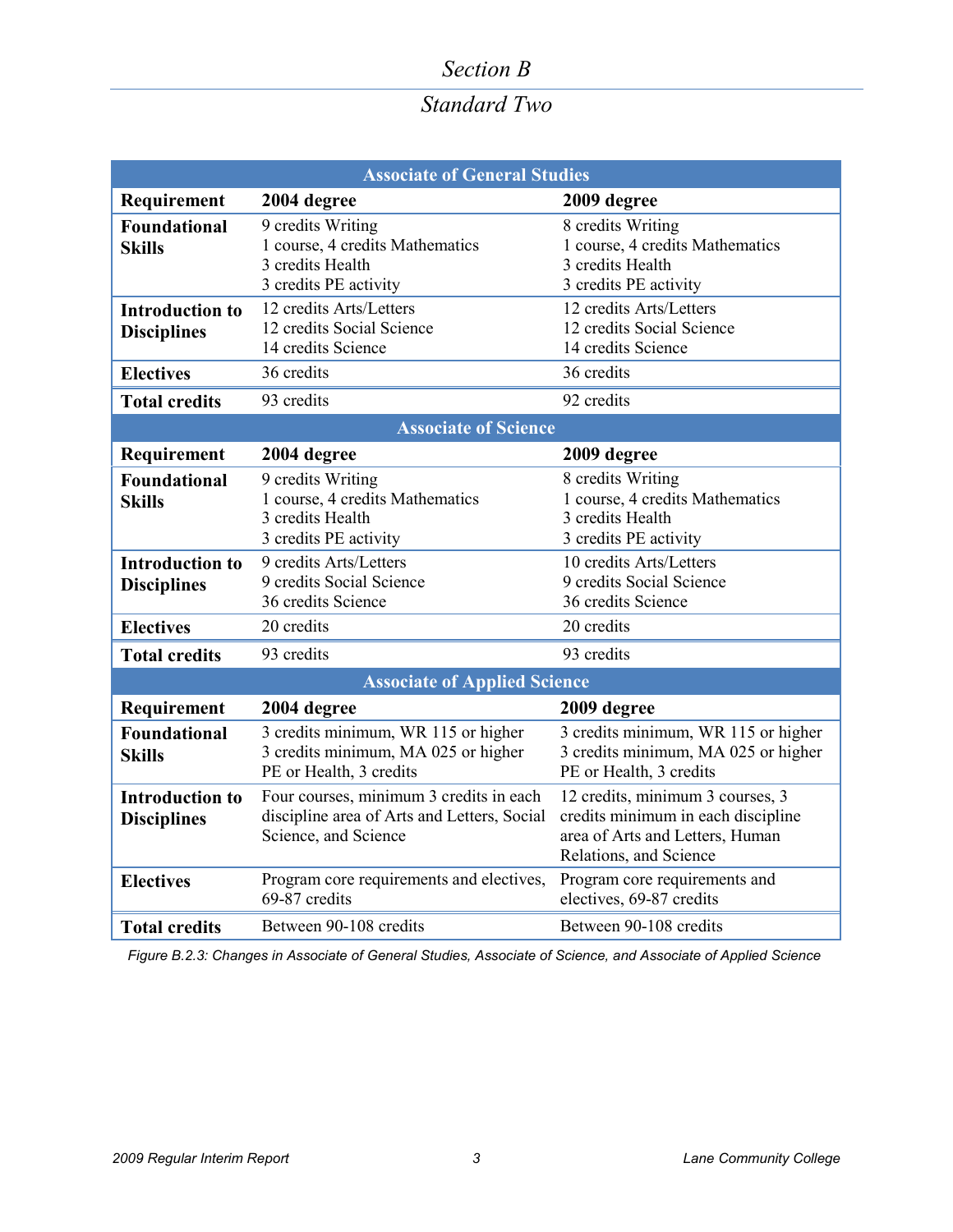## *Standard Two*

#### **Changes to Other Degrees**

To improve transferability, most Lane general education courses now parallel credit course values at Oregon University System<sup>[3](#page-3-0)</sup> institutions. This shift also precipitated some adjustments in general education requirements of Lane's other transfer degrees and applied degree requirements. For example, the Associate of Applied Science (AAS) Introduction to Disciplines requirement shifted from four courses to twelve credits. Although student choices may be slightly more limited, as potentially three 4-credit courses instead of four 3-credit courses, the trade-off has been in slightly increased depth of content in related instruction courses. The shift from 3 to 4 credits in general education and related instruction courses has precipitated some credit adjustments to core curricula, to stay within credit maxima set by state administrative rules. However, the faculty has assessed and monitored effects on achievement of student outcomes and made adjustments to technical core curricula where necessary.

#### *In the undergraduate (or lower division) curriculum, what new majors, minors, or degrees/certificates have been added?*

Lane has deliberately sought development funding from external sources to support strategic

initiatives, and Lane's planning process now includes institutional provisions for maintenance of programs once grant funding is completed. It also includes resources both for program development and physical facilities, such as the new Health and Wellness building  $4$  for expanded programs in the health professions.

A second example of this coordinated planning process supports Lane's commitment to diversity and serving Native American students. In 2005 Lane added American Indian language study in Chinuk Wawa, a new two-year course sequence

*All degree and certificate curriculum initiatives at Lane have been a result of planning processes to address identified student and community needs, as well as statewide initiatives to improve student access and course transferability.* 

fulfilling Arts and Letters requirements for associate degrees as well as language requirements at Oregon University System institutions. This new transfer curriculum has been planned and supported in parallel with fundraising and Lane's Longhouse construction, which will also enhance co-curricular activities related to the [American Indian Experience](http://www.lanecc.edu/collegecatalog/documents/SCSamericanindianexp.pdf) and the [Native American Student](http://www.lanecc.edu/nasa/index.htm)  [Association.](http://www.lanecc.edu/nasa/index.htm)

<span id="page-3-1"></span><span id="page-3-0"></span>*<sup>3</sup> For a complete listing of member institutions, se[e http://www.ous.edu/about/campcent/.](http://www.ous.edu/about/campcent/) 4 See home page a[t http://www.lanecc.edu/healthwellness/.](http://www.lanecc.edu/healthwellness/)*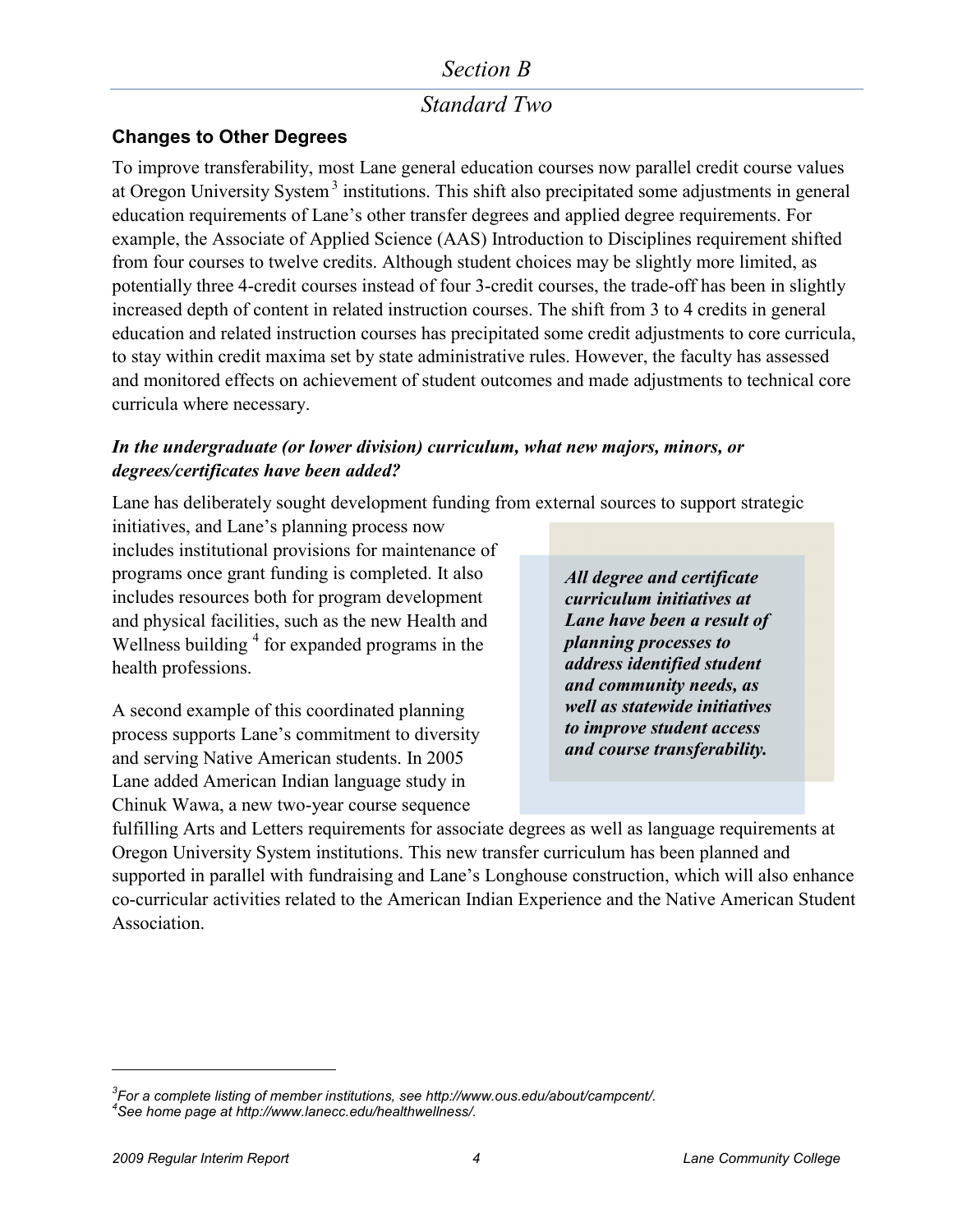## *Standard Two*

### **Degrees/Certificates Added Since 2004**

- 1. *[Oregon Transfer Module](http://www.lanecc.edu/collegecatalog/documents/oregontransfermodule.pdf)* While not technically a degree or certificate, this one-year, statewide, transcripted module of coursework transfers intact to any state institution and fulfills 45 lower division general education credits This 2006 statewide agreement was a precursor to revisions in the AAOT.
- 2. *[Associate of Science Oregon Transfer-Business](http://www.lanecc.edu/collegecatalog/documents/asotbus.pdf)* A transfer business degree accepted statewide beginning in 2004, fulfilling lower-division general education requirements for business baccalaureate programs at Oregon University System institutions.
- 3. *Career Technical — Associate of Applied Science Degrees and Certificates [5](#page-4-0)* In the career technical curriculum, identified workforce needs, statewide efforts to align key career programs, and initiatives emphasizing careers related to sustainability have prompted development of these new degrees: [Computer Simulation and Game Development AAS](http://www.lanecc.edu/collegecatalog/documents/CTcomputersimgamedev.pdf) [Construction Trades Apprenticeship Statewide AAS, Certificates](http://oregon.ctepathways.org/c/published/946/lcc_construction_trades_general_apprenticeship.html) [Electrician Apprenticeship Statewide AAS, Certificates](http://oregon.ctepathways.org/c/published/lcc_electrician_apprenticeship_technologies_aas_and_certificates) [Industrial Mechanics and Maintenance Apprenticeship Statewide AAS, Certificate](http://oregon.ctepathways.org/c/published/952/lcc_industrial_mechanics_maintenance_technology_apprenticeship.html) [Physical Therapist Assistant AAS](http://www.lanecc.edu/collegecatalog/documents/CTphystherapyasst.pdf) [Resource Conservation Management AAS Option](http://www.lanecc.edu/collegecatalog/documents/CTenergymgmttech.pdf) [Retail Management Statewide AAS, Certificate](http://www.lanecc.edu/collegecatalog/documents/CTretailmgmt.pdf) [Sustainability Coordinator AAS](http://www.lanecc.edu/collegecatalog/documents/CTsustainabilitycoord.pdf) [Water Conservation Technician](http://www.lanecc.edu/collegecatalog/documents/CTwaterconservation.pdf) [AAS](http://www.lanecc.edu/collegecatalog/documents/CTwaterconservation.pdf)

#### *What majors, minors, or degrees/certificates have been discontinued?*

Degrees and certificates have been discontinued primarily for three reasons: declining or unsustainable enrollment; misalignment with a new program or replacement with a program designed by statewide consortia; or replacement by cooperative agreements with another community college providing online coursework for part of the curriculum. Thus, in addition to considering workforce needs in program development, Lane has reviewed existing majors, degrees, and certificates with a planning emphasis on sustainability of the educational program, student success, and retention.

- 1. Apprenticeship: Sheet Metal AAS—replaced by Construction Trades Apprenticeship AAS
- 2. Avionics Technician AAS, 2-yr, 1-yr—Program had insufficient enrollment and was fiscally unsustainable

<span id="page-4-0"></span>*<sup>5</sup> For a complete listing se[e http://www.lanecc.edu/collegecatalog/careertech.html.](http://www.lanecc.edu/collegecatalog/careertech.html)*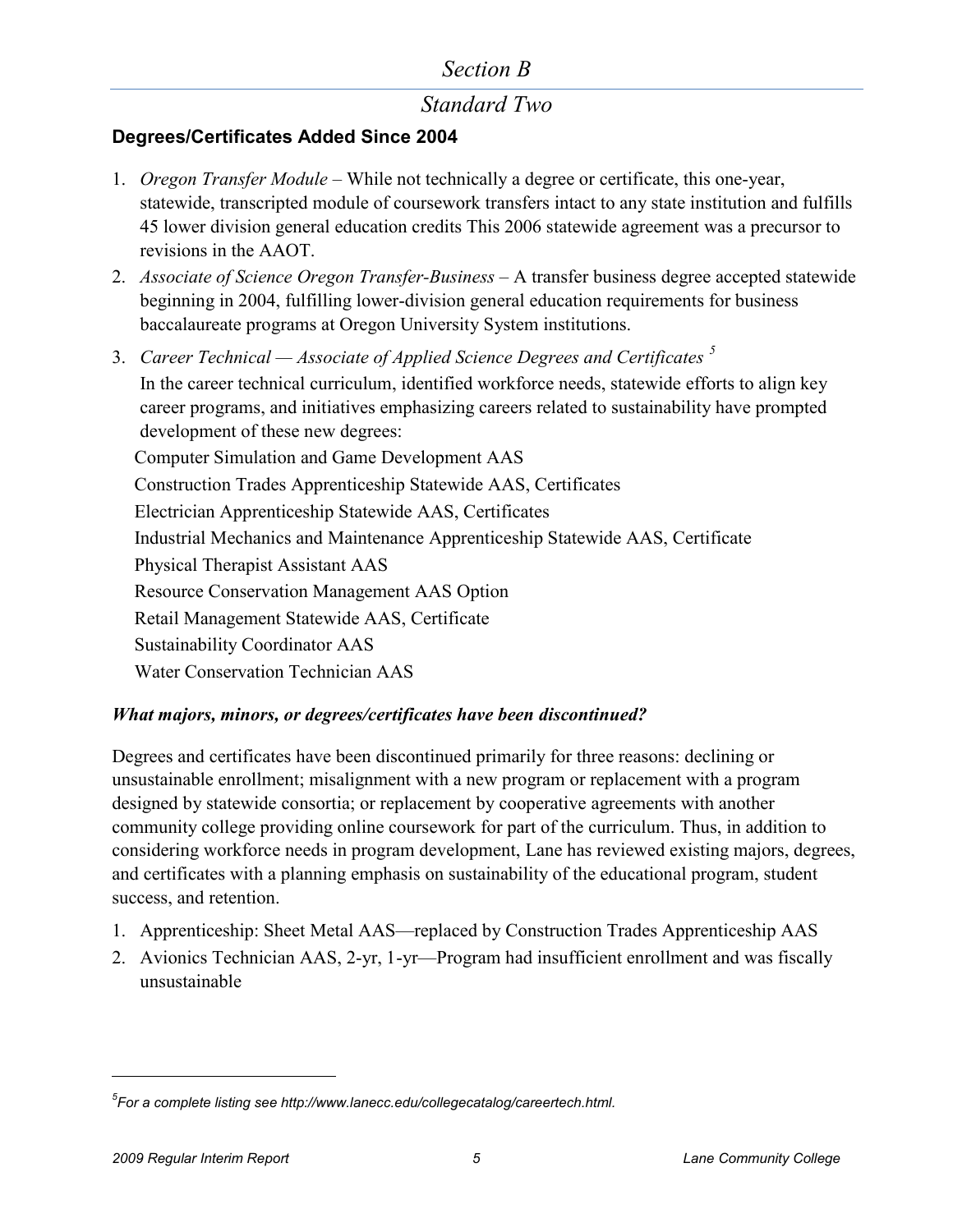## *Standard Two*

- 3. Computer User Support AAS— Program had insufficient enrollment and was fiscally unsustainable
- 4. E-Business AAS— Program had insufficient enrollment and was fiscally unsustainable
- 5. Legal Assistant AAS—Program lost its only qualified faculty; program replaced by distance learning agreement for [Legal Assistant and](http://www.lanecc.edu/collegecatalog/documents/SCSlegalasstparalegal.pdf)  [Paralegal Studies](http://www.lanecc.edu/collegecatalog/documents/SCSlegalasstparalegal.pdf) AAS delivered by Umpqua Community College

*Changes in career technical programs have also been a result of purposeful planning processes emphasizing sustainability of programs, increased access and success for students, and workforce needs.*

6. Practical Nursing, 1-yr—This certificate did not ladder into the new statewide Associate of Applied Science Degree in Nursing, and resources were not available to support this second curricular track. This suspended certificate will be reconsidered in Fall 2009.

#### **Career Technical Program Changes**

Changes in technical programs as a result of the planning process for sustainable enrollment to address low-density enrollment patterns have produced complete program redesign in at least three programs. Given enrollment data, faculty redesigned AAS degrees in [Business Technologies,](http://www.lanecc.edu/business/programs.html) [Computer Information Technologies,](http://www.lanecc.edu/cit/programs.htm) and [Drafting,](http://lanecc.edu/collegecatalog/documents/CTdrafting.pdf) mapping courses to common outcomes to reorganize programs. The core curriculum in Business and Computer Technologies now leads to one-year certificates [\(Business Assistant,](http://www.lanecc.edu/collegecatalog/documents/CTbusinessasst.pdf) [Computer Specialist\)](http://www.lanecc.edu/collegecatalog/documents/CTcomputerspecialist.pdf), so students choose among applied degrees at the end of the first year. The Drafting curriculum reconfigured separate emphasis tracks to an integrated single track combining skill areas to offer students greater employment flexibility. Reconfiguration of these programs led to scheduling efficiencies, preserved and improved career choices for students, and improved enrollment, student success and retention.



*Figure B.2.4. Learning Garden serves Sustainability Coordinator and Culinary Arts programs*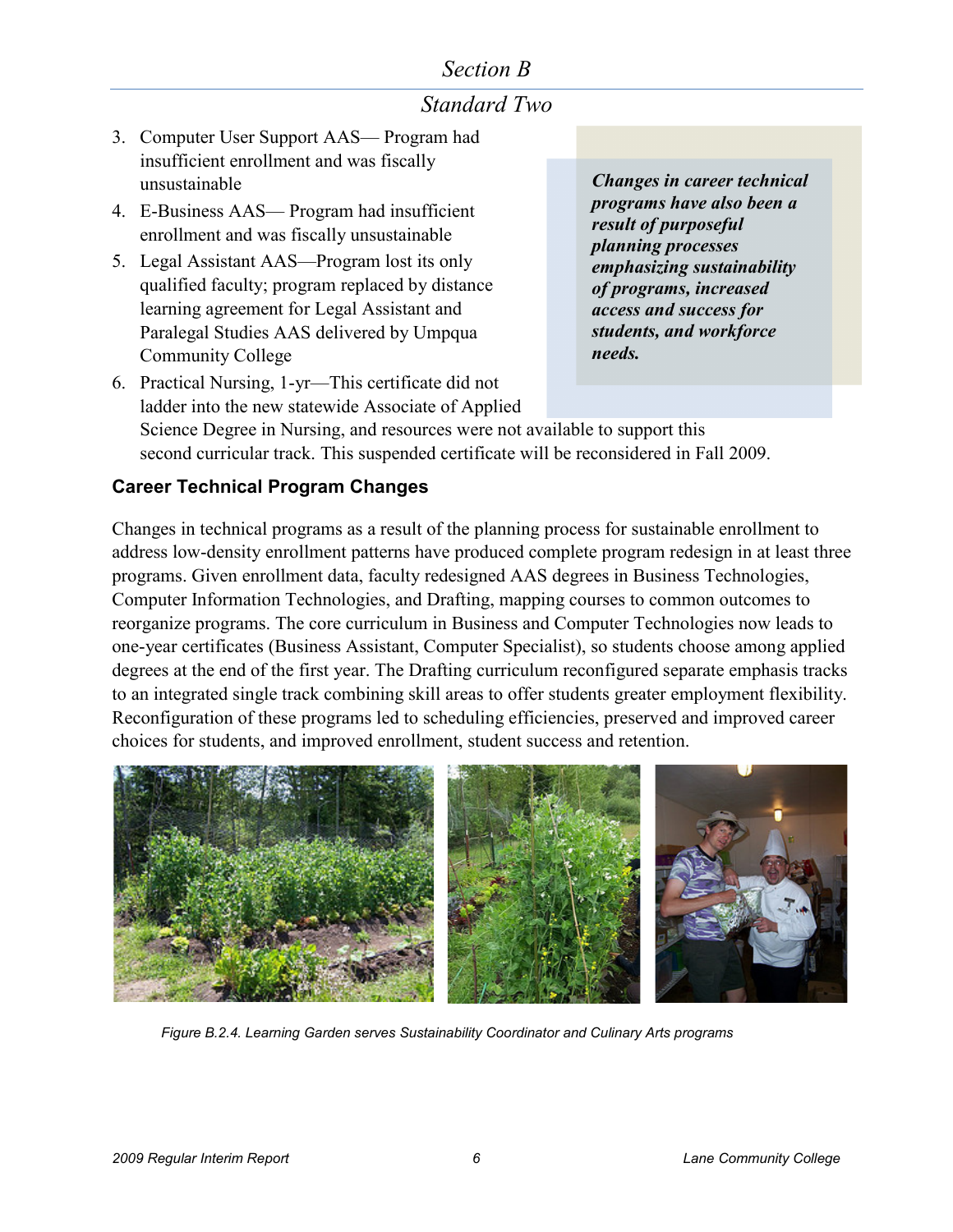## *Standard Two*

Lane's core value of Sustainability, adopted in March 2007, highlighted an existing sustainability emphasis in many Lane courses that led to [infusing sustainability](http://www.lanecc.edu/sustainability/s_infusion.htm) outcomes in other courses, and resulted in multiple new degree alternatives for students:

- 1. Water Conservation Technician AAS degree, approved in 2008.
- 2. An AAOT course of study for students seeking baccalaureate degrees with a sustainability emphasis. This transfer curriculum was planned using courses already being offered at Lane, efforts stimulated in part by Lane's [Sustainability and Learning Committee](http://www.lanecc.edu/sustainability/s_learning.html) to have low impact on budget planning.
- 3. Sustainability Coordinator AAS degree, approved in May 2009
- 4. Lane's AAS degree in Energy Management Technician and degree option in Renewable Energy added a degree option in Resource Conservation Management in June 2009. Co-curricular activities include a [Learning Garden Club](http://www.lanecc.edu/sustainability/lgc.html) and photovoltaic panel installation on campus

To address identified workforce needs for short-term trainings, Lane has developed twenty [Career](http://www.lanecc.edu/pathways/)  [Pathway Certificates of Completion,](http://www.lanecc.edu/pathways/) certificates wholly contained within existing applied degrees or certificates. These certificates require only 12 to 44 credits, and are attractive options for students seeking quick retraining or part-time training leading to a specific career opportunity. Lane has also actively participated in revising statewide applied degrees in some career technical majors, designed to "assure the complete transferability of coursework for students who transfer between participating community colleges." [6](#page-6-0)

Faculty members participate in statewide consortia to articulate and align curricula for the following degree programs:

- Associate of Science Oregon Transfer-Business degree
- Construction Trades Apprenticeship AAS and Certificates
- Electrician Apprenticeship AAS and Certificates
- Emergency Medical Technician/Paramedic AAS
- Industrial Mechanics and Maintenance Apprenticeship AAS and Certificate
- Nursing AAS
- Retail Management AAS.

Lane faculty members are also participating in consortia to coordinate and develop new statewide degrees for Health Informatics and Administrative Office Professional programs.

#### **Distance Learning: Online, Hybrid courses and Quality Matters**

While not technically a change in degrees or certificates, instruction suitable for the online environment certainly requires careful re-thinking and changes to course activities and materials. Lane's online initiatives have been planned as key supporting efforts for sustainability and student

<span id="page-6-0"></span>*<sup>6</sup> Oregon Department of Community Colleges and Workforce Development[, Goals and Requirements of Statewide](http://www.odccwd.state.or.us/prgapproval/edocs/prgapprovalupdate/swpgmgolasandreq2010.pdf)  [Applied Programs.](http://www.odccwd.state.or.us/prgapproval/edocs/prgapprovalupdate/swpgmgolasandreq2010.pdf)*